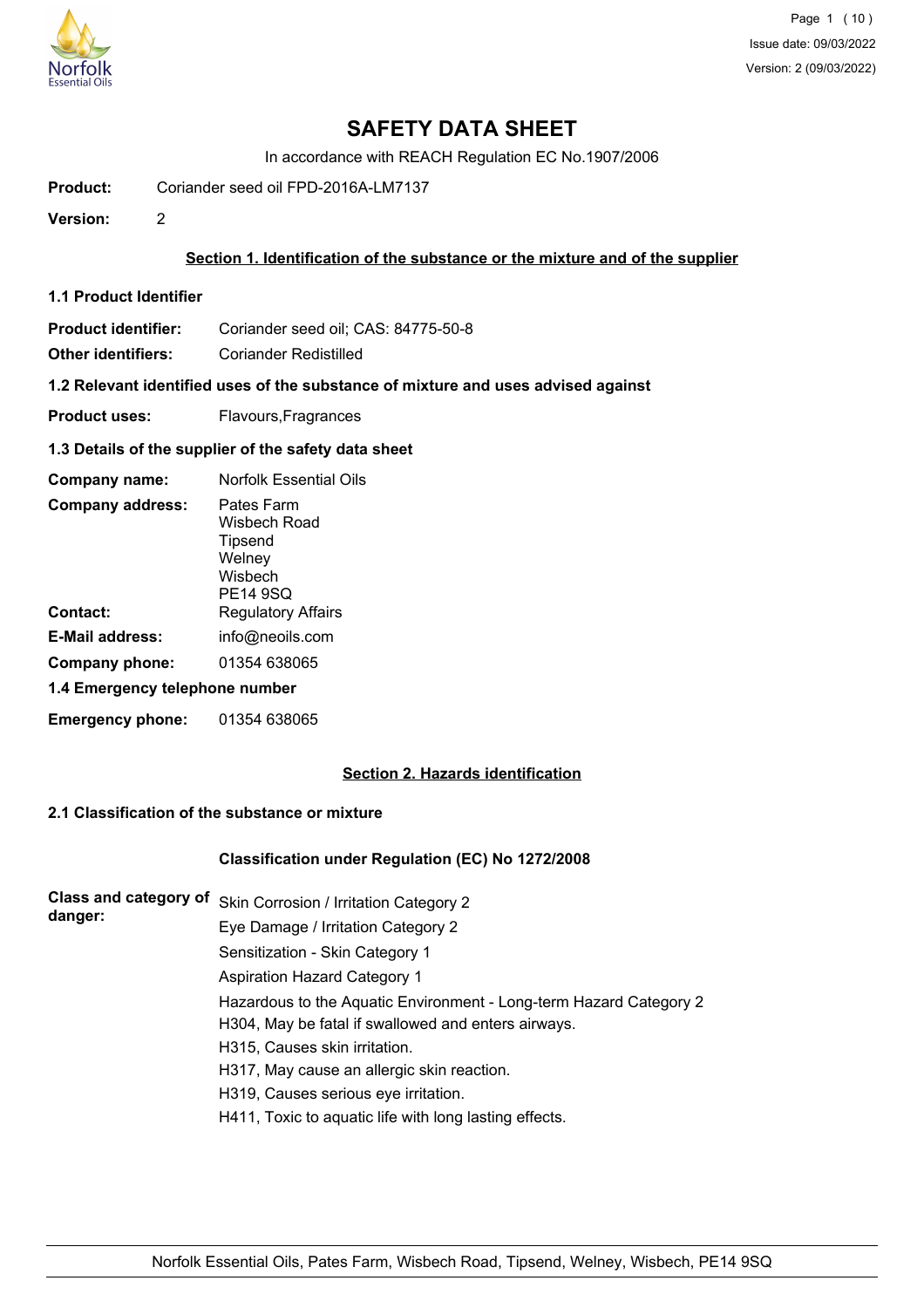

In accordance with REACH Regulation EC No.1907/2006

- **Product:** Coriander seed oil FPD-2016A-LM7137
- **Version:** 2
- **2.2 Label elements**

**Other hazards:** None

|                              | Classification under Regulation (EC) No 1272/2008                                                                                                                                  |
|------------------------------|------------------------------------------------------------------------------------------------------------------------------------------------------------------------------------|
| Signal word:                 | Danger                                                                                                                                                                             |
| <b>Hazard statements:</b>    | H304, May be fatal if swallowed and enters airways.                                                                                                                                |
|                              | H315, Causes skin irritation.                                                                                                                                                      |
|                              | H317, May cause an allergic skin reaction.                                                                                                                                         |
|                              | H319, Causes serious eye irritation.                                                                                                                                               |
|                              | H411, Toxic to aquatic life with long lasting effects.                                                                                                                             |
| <b>M</b> factor:             | None                                                                                                                                                                               |
| Supplemental<br>Information: | None                                                                                                                                                                               |
| Precautionary                | P261, Avoid breathing vapour or dust.                                                                                                                                              |
| statements:                  | P264, Wash hands and other contacted skin thoroughly after handling.                                                                                                               |
|                              | P272, Contaminated work clothing should not be allowed out of the workplace.                                                                                                       |
|                              | P273, Avoid release to the environment.                                                                                                                                            |
|                              | P280, Wear protective gloves/eye protection/face protection.                                                                                                                       |
|                              | P301/310, IF SWALLOWED: Immediately call a POISON CENTER or doctor/physician.                                                                                                      |
|                              | P302/352, IF ON SKIN: Wash with plenty of soap and water.                                                                                                                          |
|                              | P305/351/338, IF IN EYES: Rinse cautiously with water for several minutes. Remove contact<br>lenses, if present and easy to do. Continue rinsing.<br>P331, Do not induce vomiting. |
|                              | P333/313, If skin irritation or rash occurs: Get medical advice/attention.                                                                                                         |
|                              | P337/313, If eye irritation persists: Get medical advice/attention.                                                                                                                |
|                              | P362, Take off contaminated clothing and wash before reuse.                                                                                                                        |
|                              | P391, Collect spillage.                                                                                                                                                            |
|                              | P405, Store locked up.                                                                                                                                                             |
|                              | P501, Dispose of contents/container to approved disposal site, in accordance with local<br>regulations.                                                                            |
| Pictograms:                  |                                                                                                                                                                                    |
| 2.3 Other hazards            |                                                                                                                                                                                    |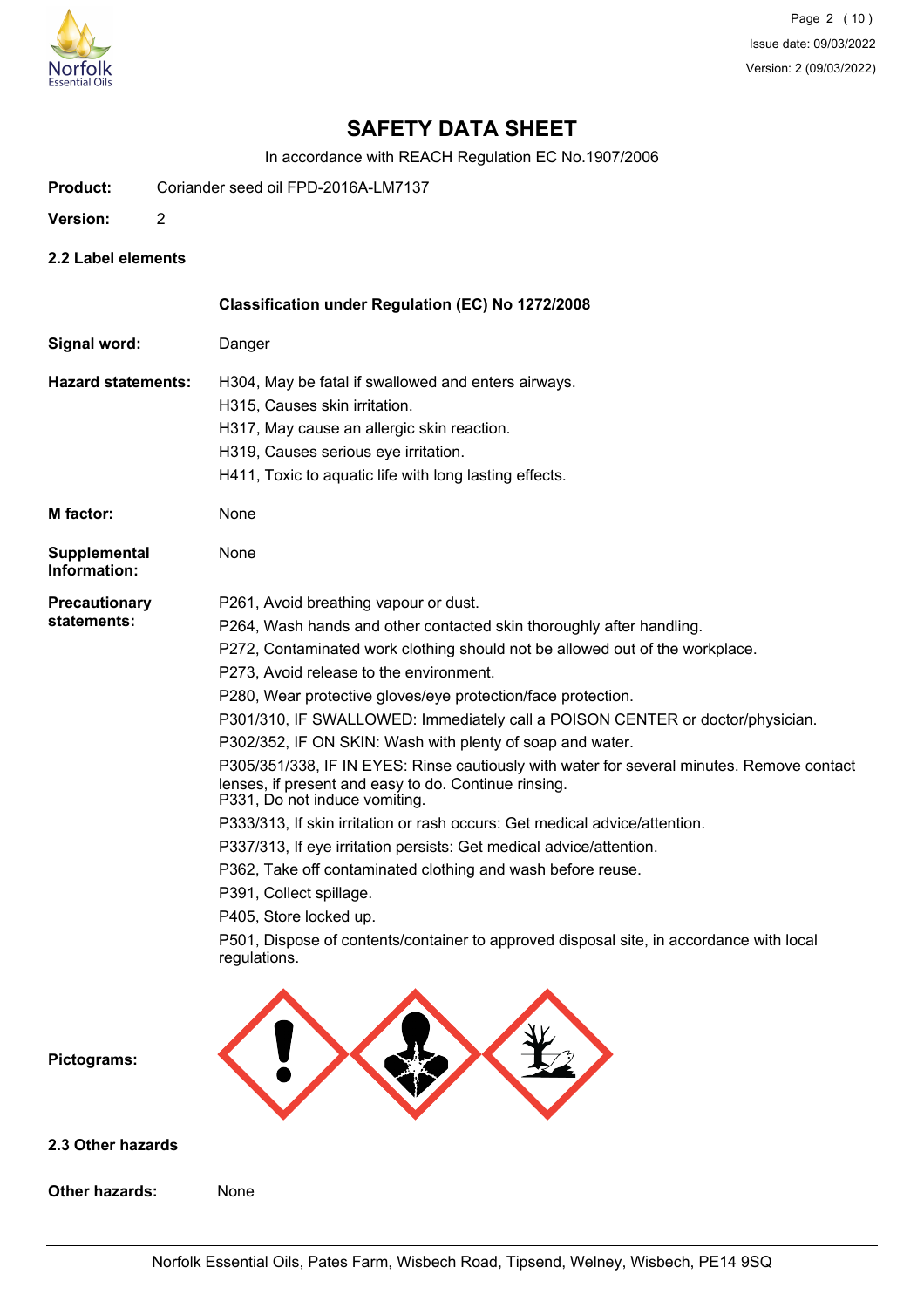

In accordance with REACH Regulation EC No.1907/2006

**Product:** Coriander seed oil FPD-2016A-LM7137

**Version:** 2

# **Section 3. Composition / information on ingredients**

#### **3.1 Substances**

**Product identifier:** Coriander seed oil; CAS: 84775-50-8

### **Contains:**

| <b>Name</b>                                   | <b>CAS</b> | <b>EC</b> | <b>REACH Registration</b><br>No. | %           | <b>Classification for</b><br>(CLP) 1272/2008                                                                                       |
|-----------------------------------------------|------------|-----------|----------------------------------|-------------|------------------------------------------------------------------------------------------------------------------------------------|
| <b>L</b> inalool                              | 78-70-6    | 201-134-4 |                                  | 50-100%     | Skin Irrit. 2-Eye Irrit. 2-<br>Skin Sens. 1B;H315-<br>H317-H319,-                                                                  |
| alpha-Pinene                                  | 80-56-8    | 201-291-9 |                                  | $5 - 10%$   | Flam. Liq. 3-Skin Irrit.<br>2-Skin Sens. 1B-Asp.<br>Tox 1-Aquatic Acute 1-<br>Aquatic Chronic 1;<br>H226-H304-H315-<br>H317-H410,- |
| 1,7,7-Trimethylbicyclo<br>[2.2.1]heptan-2-one | 76-22-2    | 200-945-0 |                                  | $5 - 10%$   | Flam. Sol. 2-Acute Tox.<br>4-Acute Tox. 4-STOT<br>SE 2;H228-H302-H332-<br>H371.-                                                   |
| p-Mentha-1,4-diene                            | 99-85-4    | 202-794-6 |                                  | $1 - 5%$    | Flam. Liq. 3-Asp. Tox 1;<br>H226-H304,-                                                                                            |
| Geranyl acetate                               | 105-87-3   | 203-341-5 |                                  | 1-<5%       | Skin Irrit. 2-Skin Sens.<br>1B-Aquatic Chronic 3;<br>H315-H317-H412,-                                                              |
| p-Cymene                                      | 99-87-6    | 202-796-7 |                                  | $1 - 5%$    | Flam. Liq. 3-Asp. Tox<br>1-Aquatic Chronic 2;<br>H226-H304-H411,-                                                                  |
| Geraniol                                      | 106-24-1   | 203-377-1 |                                  | $1 - 5%$    | Skin Irrit. 2-Eye Dam.<br>1-Skin Sens. 1; H315-<br>H317-H318,-                                                                     |
| Camphene                                      | 79-92-5    | 201-234-8 |                                  | $1 - 5%$    | Flam. Liq. 3-Flam. Sol.<br>2-Aquatic Acute 1-<br>Aquatic Chronic 1;<br>H226-H228-H410,-                                            |
| beta-Caryophyllene                            | 87-44-5    | 201-746-1 |                                  | $1 - 5%$    | Skin Sens. 1B-Asp. Tox<br>1;H304-H317,-                                                                                            |
| <b>I</b> beta-Pinene                          | 127-91-3   | 204-872-5 |                                  | $0.1 - 1\%$ | Flam. Liq. 3-Skin Irrit.<br>2-Skin Sens. 1B-Asp.<br>Tox 1-Aquatic Acute 1-<br>Aquatic Chronic 1;<br>H226-H304-H315-<br>H317-H410,- |
| Terpinolene                                   | 586-62-9   | 209-578-0 |                                  | $0.1 - 1%$  | Skin Sens. 1B-Asp. Tox<br>1-Aquatic Acute 1-<br>Aquatic Chronic 1;<br>H304-H317-H410,-                                             |
| <b>I</b> trans-Nerolidol                      | 40716-66-3 | 255-053-4 |                                  | $0.1 - 1\%$ | Aquatic Acute 1-<br>Aquatic Chronic 1;<br>H410,-                                                                                   |

# **Section 4. First-aid measures**

### **4.1 Description of first aid measures**

**Inhalation:** Remove from exposure site to fresh air, keep at rest, and obtain medical attention. **Eye exposure:** IF IN EYES: Rinse cautiously with water for several minutes. Remove contact lenses, if present and easy to do. Continue rinsing. **Skin exposure:** IF ON SKIN: Wash with plenty of soap and water.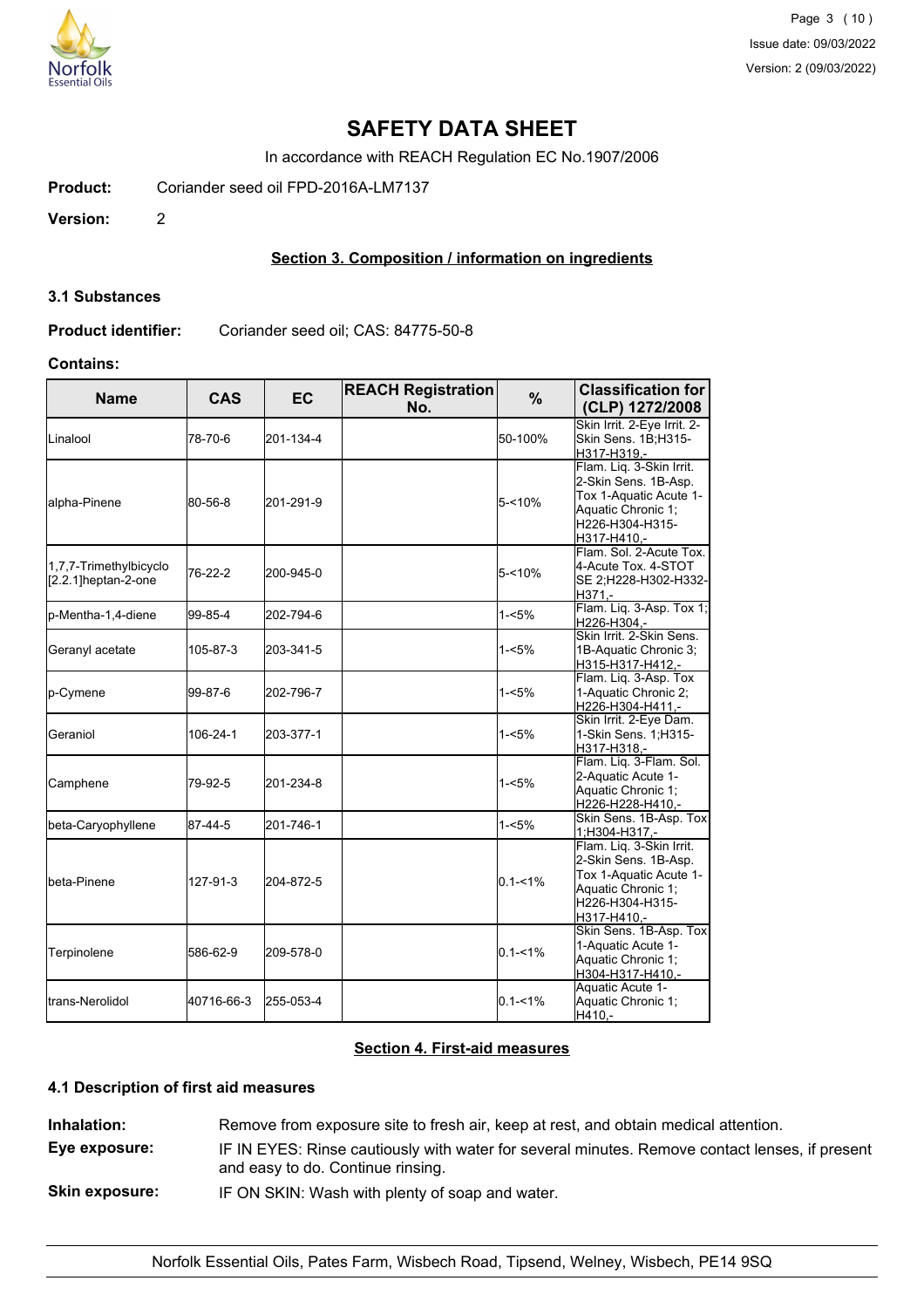

Page 4 (10) Issue date: 09/03/2022 Version: 2 (09/03/2022)

# **SAFETY DATA SHEET**

In accordance with REACH Regulation EC No.1907/2006

**Product:** Coriander seed oil FPD-2016A-LM7137

**Version:** 2

**Ingestion:** IF SWALLOWED: Immediately call a POISON CENTER or doctor/physician.

# **4.2 Most important symptoms and effects, both acute and delayed**

May be fatal if swallowed and enters airways. Causes skin irritation. May cause an allergic skin reaction. Causes serious eye irritation.

#### **4.3 Indication of any immediate medical attention and special treatment needed**

None expected, see Section 4.1 for further information.

### **SECTION 5: Firefighting measures**

#### **5.1 Extinguishing media**

Suitable media: Carbon dioxide, Dry chemical, Foam.

#### **5.2 Special hazards arising from the substance or mixture**

In case of fire, may be liberated: Carbon monoxide, Unidentified organic compounds.

### **5.3 Advice for fire fighters:**

In case of insufficient ventilation, wear suitable respiratory equipment.

#### **Section 6. Accidental release measures**

#### **6.1 Personal precautions, protective equipment and emergency procedures:**

Avoid inhalation. Avoid contact with skin and eyes. See protective measures under Section 7 and 8.

#### **6.2 Environmental precautions:**

Keep away from drains, surface and ground water, and soil.

# **6.3 Methods and material for containment and cleaning up:**

Remove ignition sources. Provide adequate ventilation. Avoid excessive inhalation of vapours. Contain spillage immediately by use of sand or inert powder. Dispose of according to local regulations.

# **6.4 Reference to other sections:**

Also refer to sections 8 and 13.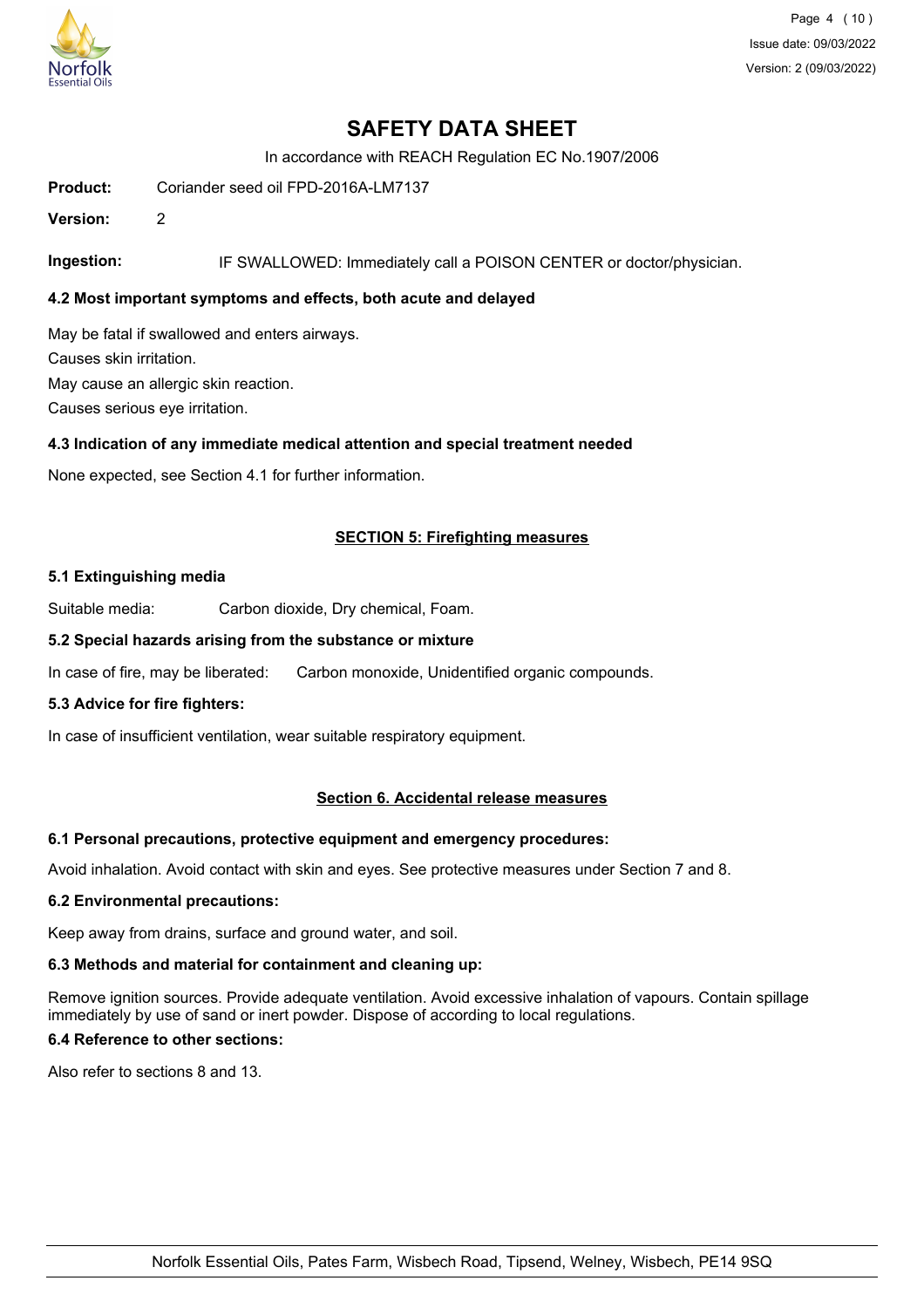

Page 5 (10) Issue date: 09/03/2022 Version: 2 (09/03/2022)

# **SAFETY DATA SHEET**

In accordance with REACH Regulation EC No.1907/2006

**Product:** Coriander seed oil FPD-2016A-LM7137

**Version:** 2

# **Section 7. Handling and storage**

#### **7.1 Precautions for safe handling:**

Keep away from heat, sparks, open flames and hot surfaces. - No smoking. Use personal protective equipment as required. Use in accordance with good manufacturing and industrial hygiene practices. Use in areas with adequate ventilation Do not eat, drink or smoke when using this product.

### **7.2 Conditions for safe storage, including any incompatibilities:**

Store in a well-ventilated place. Keep container tightly closed. Keep cool. Ground/bond container and receiving equipment. Use explosion-proof electrical, ventilating and lighting equipment. Use only non-sparking tools. Take precautionary measures against static discharge.

### **7.3 Specific end use(s):**

Flavours,Fragrances: Use in accordance with good manufacturing and industrial hygiene practices.

# **Section 8. Exposure controls/personal protection**

#### **8.1 Control parameters**

Workplace exposure limits: Not Applicable

# **8.2 Exposure Controls**

#### **Eye / Skin Protection**

Wear protective gloves/eye protection/face protection

# **Respiratory Protection**

Under normal conditions of use and where adequate ventilation is available to prevent build up of excessive vapour, this material should not require special engineering controls. However, in conditions of high or prolonged use, or high temperature or other conditions which increase exposure, the following engineering controls can be used to minimise exposure to personnel: a) Increase ventilation of the area with local exhaust ventilation. b) Personnel can use an approved, appropriately fitted respirator with organic vapour cartridge or canisters and particulate filters. c) Use closed systems for transferring and processing this material.

Also refer to Sections 2 and 7.

# **Section 9. Physical and chemical properties**

#### **9.1 Information on basic physical and chemical properties**

| Appearance:                     | Not determined |
|---------------------------------|----------------|
| Odour:                          | Not determined |
| <b>Odour threshold:</b>         | Not determined |
| pH:                             | Not determined |
| Melting point / freezing point: | Not determined |
| Initial boiling point / range:  | Not determined |
| <b>Flash point:</b>             | 66 °C          |
| <b>Evaporation rate:</b>        | Not determined |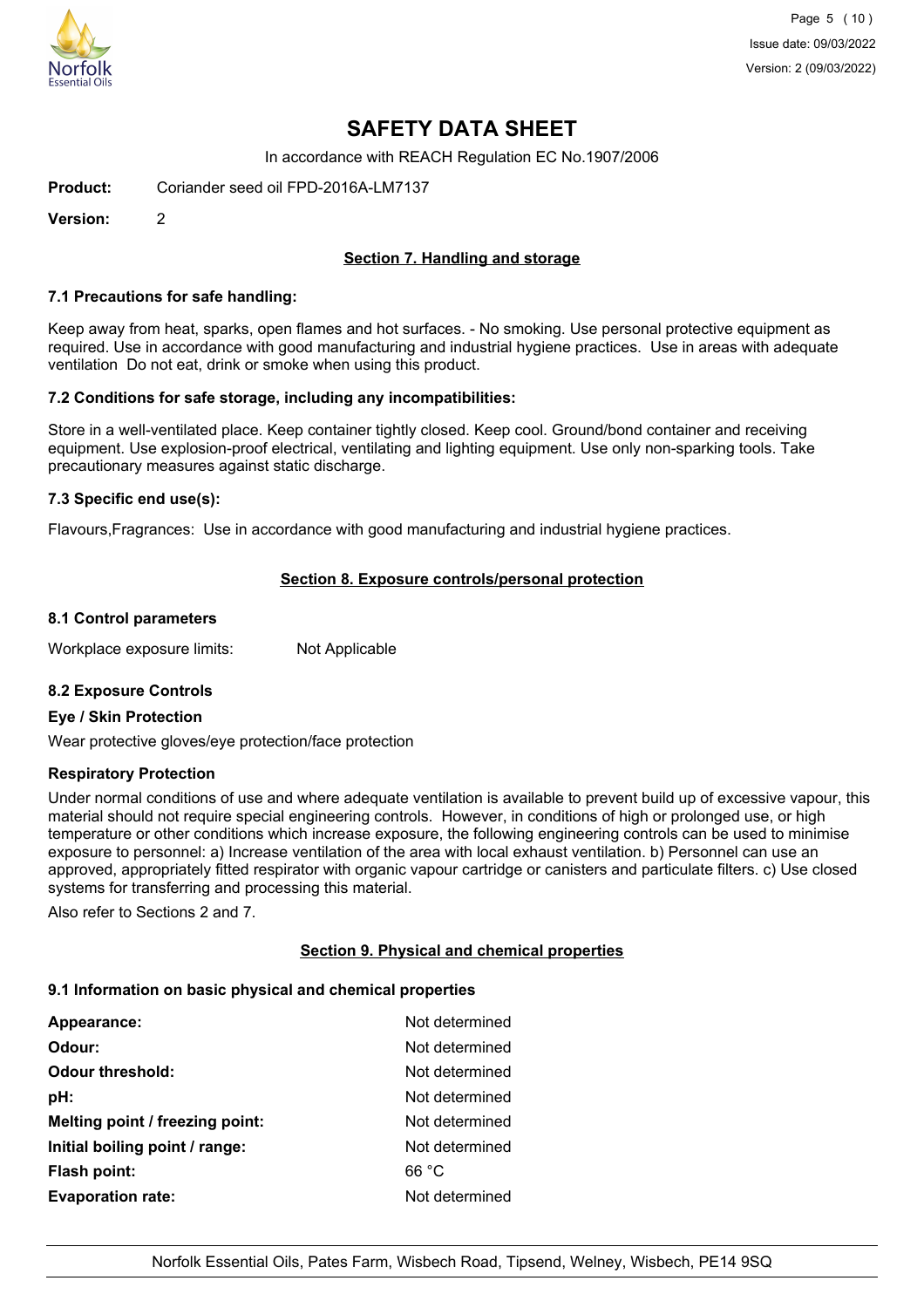

Page 6 (10) Issue date: 09/03/2022 Version: 2 (09/03/2022)

# **SAFETY DATA SHEET**

In accordance with REACH Regulation EC No.1907/2006

**Product:** Coriander seed oil FPD-2016A-LM7137

**Version:** 2

| Flammability (solid, gas):                    | Not determined                               |
|-----------------------------------------------|----------------------------------------------|
| Upper/lower flammability or explosive limits: | Product does not present an explosion hazard |
| Vapour pressure:                              | Not determined                               |
| Vapour density:                               | Not determined                               |
| <b>Relative density:</b>                      | Not determined                               |
| Solubility(ies):                              | Not determined                               |
| Partition coefficient: n-octanol/water:       | Not determined                               |
| Auto-ignition temperature:                    | Not determined                               |
| Decomposition temperature:                    | Not determined                               |
| Viscosity:                                    | Not determined                               |
| <b>Explosive properties:</b>                  | Not expected                                 |
| <b>Oxidising properties:</b>                  | Not expected                                 |
|                                               |                                              |

**9.2 Other information:** None available

#### **Section 10. Stability and reactivity**

# **10.1 Reactivity:**

Presents no significant reactivity hazard, by itself or in contact with water.

### **10.2 Chemical stability:**

Good stability under normal storage conditions.

# **10.3 Possibility of hazardous reactions:**

Not expected under normal conditions of use.

#### **10.4 Conditions to avoid:**

Avoid extreme heat.

### **10.5 Incompatible materials:**

Avoid contact with strong acids, alkalis or oxidising agents.

#### **10.6 Hazardous decomposition products:**

Not expected.

### **Section 11. Toxicological information**

# **11.1 Information on toxicological effects**

| <b>Acute Toxicity:</b>            | Based on available data the classification criteria are not met. |
|-----------------------------------|------------------------------------------------------------------|
| <b>Acute Toxicity Oral</b>        | 3565 mg/kg                                                       |
| <b>Acute Toxicity Dermal</b>      | Not Applicable                                                   |
| <b>Acute Toxicity Inhalation</b>  | Not Available                                                    |
| <b>Skin corrosion/irritation:</b> | Skin Corrosion / Irritation Category 2                           |
| Serious eye damage/irritation:    | Eye Damage / Irritation Category 2                               |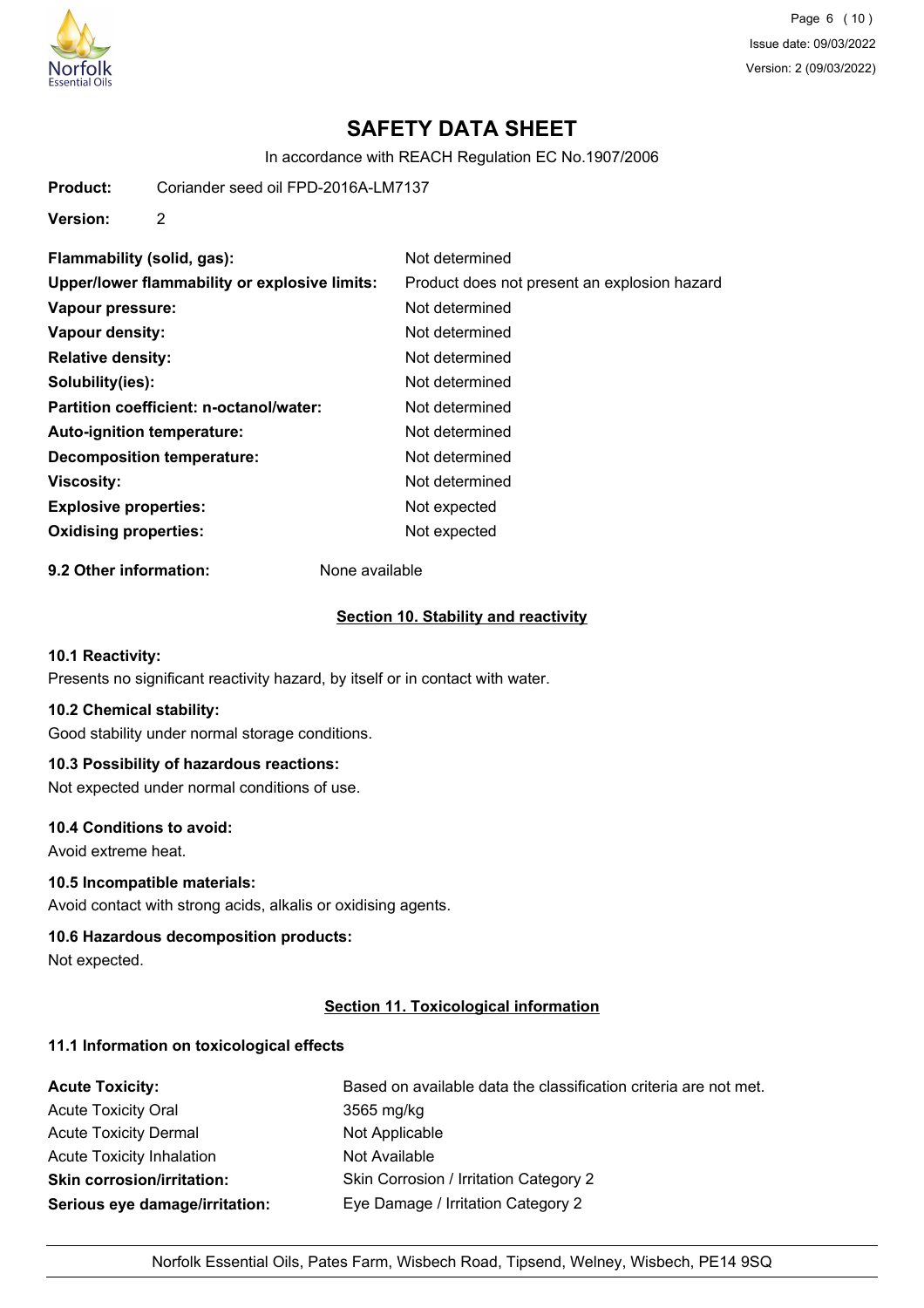

In accordance with REACH Regulation EC No.1907/2006

**Product:** Coriander seed oil FPD-2016A-LM7137

**Version:** 2

**Respiratory or skin sensitisation:** Sensitization - Skin Category 1 Germ cell mutagenicity: **Based on available data the classification** criteria are not met. **Carcinogenicity:** Based on available data the classification criteria are not met. **Reproductive toxicity:** Based on available data the classification criteria are not met. **STOT-single exposure:** Based on available data the classification criteria are not met. **STOT-repeated exposure:** Based on available data the classification criteria are not met. **Aspiration hazard:** Aspiration Hazard Category 1

# **Information about hazardous ingredients in the mixture**

| Ingredient                                          | <b>CAS</b> | EC        | LD50/ATE Oral | LD50/ATE<br>Dermal | LC50/ATE<br><b>Inhalation</b> | <b>LC50</b><br>Route |
|-----------------------------------------------------|------------|-----------|---------------|--------------------|-------------------------------|----------------------|
| $1,7,7$ -Trimethylbicyclo<br>$[2.2.1]$ heptan-2-one | 76-22-2    | 200-945-0 | 1500          | Not available      |                               | lDust/mist           |

Refer to Sections 2 and 3 for additional information.

# **Section 12. Ecological information**

#### **12.1 Toxicity:**

Toxic to aquatic life with long lasting effects.

- **12.2 Persistence and degradability:** Not available
- **12.3 Bioaccumulative potential:** Not available

**12.4 Mobility in soil:** Not available

# **12.5 Results of PBT and vPvB assessment:**

This substance does not meet the PBT/vPvB criteria of REACH, annex XIII.

**12.6 Other adverse effects:** Not available

# **Section 13. Disposal considerations**

# **13.1 Waste treatment methods:**

Dispose of in accordance with local regulations. Avoid disposing into drainage systems and into the environment. Empty containers should be taken to an approved waste handling site for recycling or disposal.

# **Section 14. Transport information**

| 14.1 UN number:                    | UN3082                                                                          |
|------------------------------------|---------------------------------------------------------------------------------|
| 14.2 UN Proper Shipping Name:      | ENVIRONMENTALLY HAZARDOUS SUBSTANCE, LIQUID, N.O.S.<br>(alpha-Pinene, Camphene) |
| 14.3 Transport hazard class(es):   | 9                                                                               |
| <b>Sub Risk:</b>                   | $\overline{\phantom{0}}$                                                        |
| 14.4. Packing Group:               | Ш                                                                               |
| <b>14.5 Environmental hazards:</b> | This is an environmentally hazardous substance.                                 |
| 14.6 Special precautions for user: | None additional                                                                 |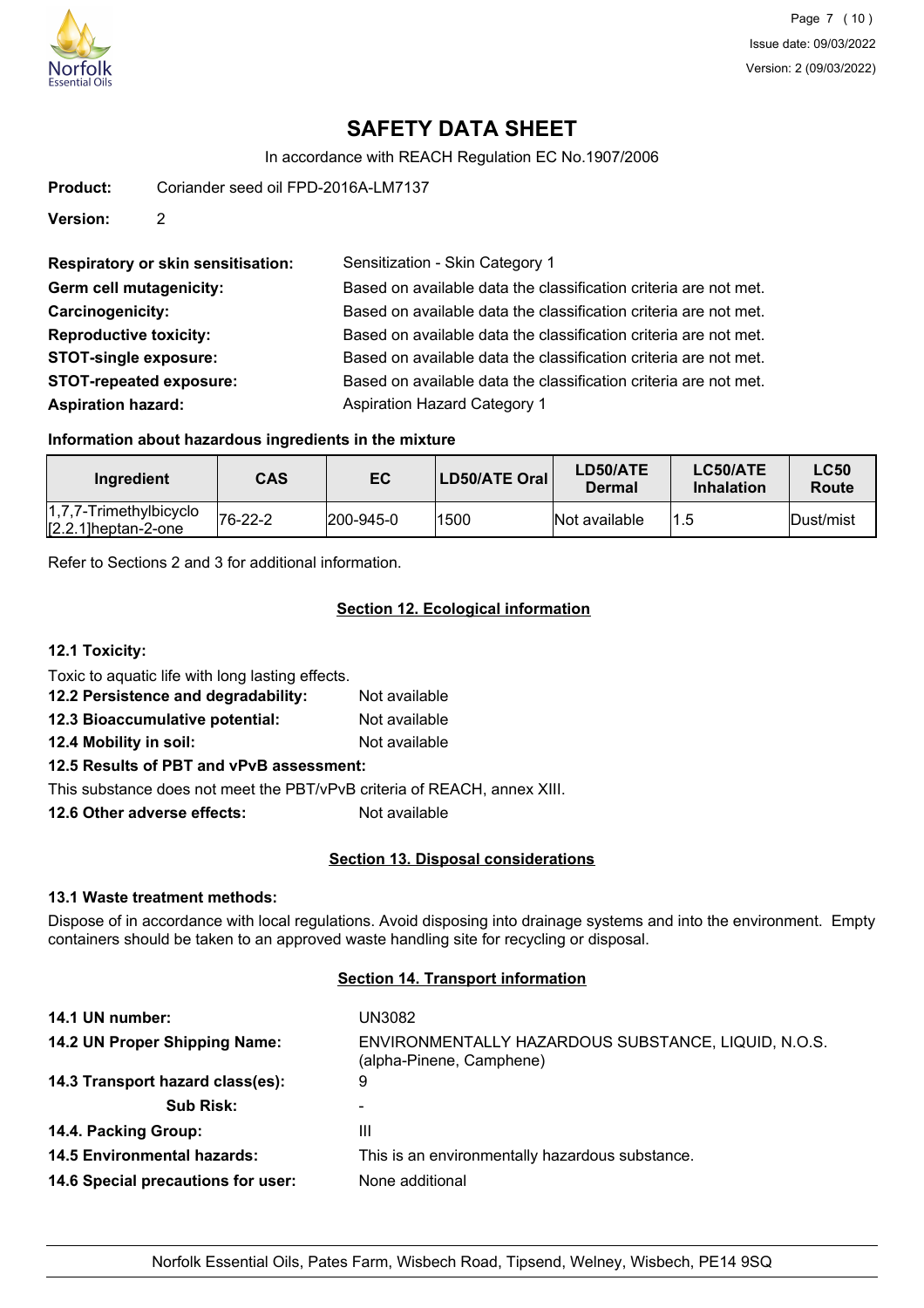

Page 8 (10) Issue date: 09/03/2022 Version: 2 (09/03/2022)

# **SAFETY DATA SHEET**

In accordance with REACH Regulation EC No.1907/2006

**Product:** Coriander seed oil FPD-2016A-LM7137

**Version:** 2

# **14.7 Transport in bulk according to Annex II of MARPOL73/78 and the IBC Code:**

Not applicable

# **Section 15. Regulatory information**

**15.1 Safety, health and environmental regulations/legislation specific for the substance or mixture** Water Hazard Class (WGK): 2

# **15.2 Chemical Safety Assessment**

A Chemical Safety Assessment has not been carried out for this product.

**Section 16. Other information**

# **Concentration % Limits:** EH C2=30.56% EH C3=3.05% SCI 2=12.59% EDI 2=11.76% SS 1=1.45%

AH 1=52.63% **Total Fractional Values:** EH C2=3.27 EH C3=32.84 SCI 2=7.94 EDI 2=8.50 SS 1=69.00 AH 1=1.90

# **Key to revisions:**

14.2. UN proper shipping name Classification under Regulation (EC) No 1272/2008 Concentration % Limits SECTION 3: Composition/information on ingredients Total Fractional Values

# **Key to abbreviations:**

| <b>Abbreviation</b> | <b>Meaning</b>                                                     |
|---------------------|--------------------------------------------------------------------|
| Acute Tox. 4        | Acute Toxicity - Oral Category 4                                   |
| Acute Tox, 4        | Acute Toxicity - Inhalation Category 4                             |
| Aquatic Acute 1     | Hazardous to the Aquatic Environment - Acute Hazard Category 1     |
| Aquatic Chronic 1   | Hazardous to the Aquatic Environment - Long-term Hazard Category 1 |
| Aquatic Chronic 2   | Hazardous to the Aquatic Environment - Long-term Hazard Category 2 |
| Aquatic Chronic 3   | Hazardous to the Aquatic Environment - Long-term Hazard Category 3 |
| Asp. Tox 1          | Aspiration Hazard Category 1                                       |
| Eye Dam. 1          | Eye Damage / Irritation Category 1                                 |
| Eye Irrit. 2        | Eye Damage / Irritation Category 2                                 |
| Flam. Liq. 3        | Flammable Liquid, Hazard Category 3                                |
| Flam, Sol. 2        | Flammable Solid, Hazard Category 2                                 |
| H <sub>226</sub>    | Flammable liquid and vapour.                                       |
| H <sub>228</sub>    | Flammable solid.                                                   |
| H302                | Harmful if swallowed.                                              |
| H304                | May be fatal if swallowed and enters airways.                      |
| H315                | Causes skin irritation.                                            |
| H317                | May cause an allergic skin reaction.                               |
| H318                | Causes serious eye damage.                                         |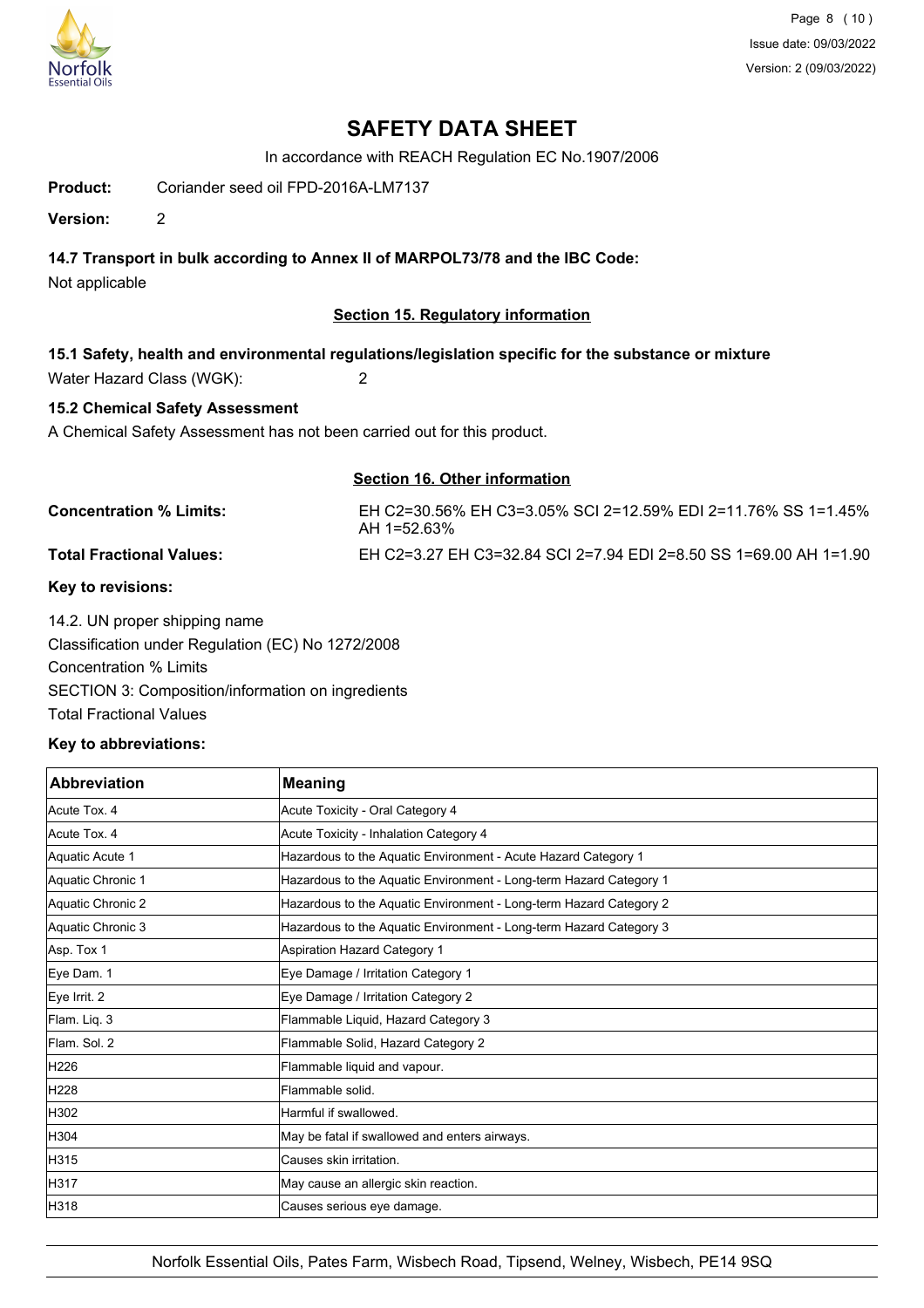

Page 9 (10) Issue date: 09/03/2022 Version: 2 (09/03/2022)

# **SAFETY DATA SHEET**

In accordance with REACH Regulation EC No.1907/2006

#### **Product:** Coriander seed oil FPD-2016A-LM7137

**Version:** 2

H319 **Causes serious eye irritation.** H332 Harmful if inhaled. H371 May cause damage to organs (organs, exposure route). H410 **Hallo** Very toxic to aquatic life with long lasting effects. H411 Toxic to aquatic life with long lasting effects. H412 **Harmful to aquatic life with long lasting effects.** P210 **Keep away from heat, sparks, open flames and hot surfaces.** - No smoking. P233 **Keep container tightly closed.** Keep container tightly closed. P240 **Container and receiving equipment.** Ground/bond container and receiving equipment. P241 Use explosion-proof electrical, ventilating and lighting equipment. P242 **Disember 19 and Disember 10 and Disember 10 and Disemant P242** P243 **Take precautionary measures against static discharge.** P260 **Do not breathe vapour or dust.** P261 **P261 Avoid breathing vapour or dust.** P264 Wash hands and other contacted skin thoroughly after handling. P270 **Do not eat, drink or smoke when using this product.** P271 **P271 Example 2018** Use only outdoors or in a well-ventilated area. P272 **Contaminated work clothing should not be allowed out of the workplace.** P273 **Avoid release to the environment.** P280 **Wear protective gloves/eye protection/face protection.** P301/310 **IF SWALLOWED:** Immediately call a POISON CENTER or doctor/physician. P301/312 **IF SWALLOWED: call a POISON CENTER or doctor/physician if you feel unwell.** P302/352 **IF ON SKIN: Wash with plenty of soap and water.** P303/361/353 **IF ON SKIN (or hair): Remove/take off immediately all contaminated clothing. Rinse skin with water/shower.** P304/340 **IF INHALED: Remove victim to fresh air and keep at rest in a position comfortable for breathing.** P305/351/338 **IF IN EYES: Rinse cautiously with water for several minutes. Remove contact lenses, if present and easy to** do. Continue rinsing. P309/311 **IF exposed or if you feel unwell: Call a POISON CENTRE or doctor/physician.** P310 Immediately call a POISON CENTER or doctor/physician. P312 **P312** Call a POISON CENTRE or doctor/physician if you feel unwell. P330 Rinse mouth P331 Do not induce vomiting. P333/313 **If skin irritation or rash occurs: Get medical advice/attention.** P337/313 If eye irritation persists: Get medical advice/attention. P362 **Take off contaminated clothing and wash before reuse.** P363 Wash contaminated clothing before reuse. P370/378 In case of fire: Use carbon dioxide, dry chemical, foam for extinction. **P391** Collect spillage. P403/235 Store in a well-ventilated place. Keep cool. P405 Store locked up. P501 Dispose of contents/container to approved disposal site, in accordance with local regulations. STOT SE 2 Specific Target Organ Toxicity (Single Exposure) Category 2